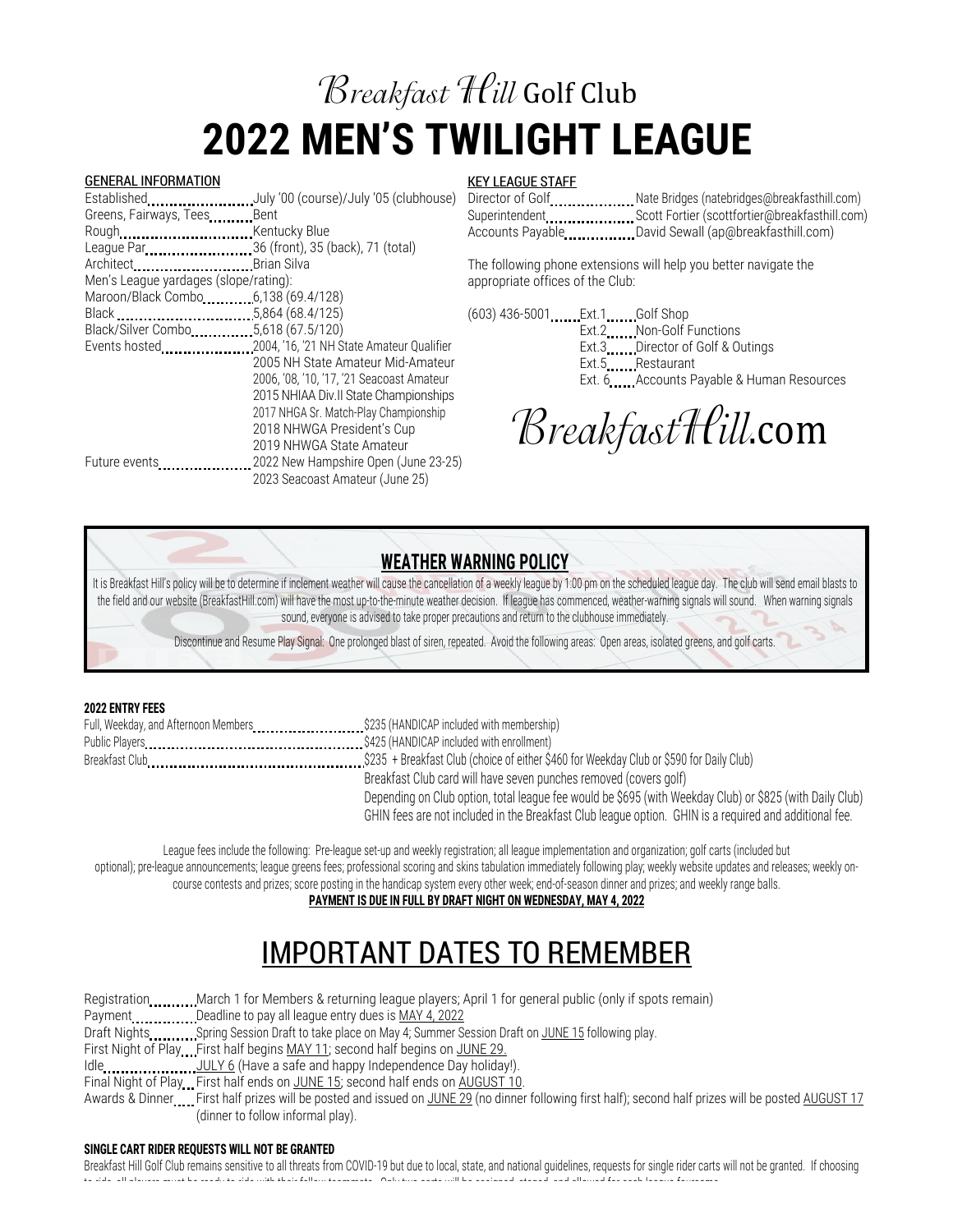#### **COVID-19 WARNING**

Breakfast Hill Golf Club has taken enhanced health and safety measures for Members, our Guests, and our staff members. Everyone must follow all posted instructions while visiting Breakfast Hill Golf Club. An inherent risk of exposure to COVID-19 exists in any public place where people are present. COVID-19 is an extremely contagious disease that can lead to severe illness and death. According to the Centers for Disease Control and Prevention, senior citizens and Guests with underlying medical conditions are especially vulnerable. By visiting Breakfast Hill Golf Club you voluntarily assume all risks related to exposure to COVID-19.

#### **REGISTRATION PROCESS TO TAKE PLACE IN PHASES; FIRST-COME, FIRST-SERVED BASIS**

Registration for the 2022 league field will begin on March 1, 2022 via online registration only. All Members and all returning players in good standing from 2021 will have until March 31, 2022 to register. Starting April 1 (should spots remain), public may register and players not in good standing may re-apply. **PAYMENT IS DUE IN FULL ON OR BEFORE WEDNDESDAY, MAY 4, 2021. THOSE WHO DO NOT PAY BY THIS DEADLINE MAY BE SUBJECT TO FORFEIT THEIR LEAGUE ROSTER SPOT.**

#### **SEASON DIVIDED INTO TWO-HALVES WITH RESET OF TEAMS AT MIDWAY POINT**

To be fair to all players, the league will be split into two halves. After the spring half (May 11 to June 15), teams will be re-drafted and the standings will re-set for the summer half (June 29 to August 10).

#### **GENERAL INFORMATION**

The 2022 Breakfast Hill Golf Club Men's Twilight League will consist of 12-weeks of play split into two halves (spring and summer). Each session will consist of 72 players with two separate fields of 36 players each. This 72-golfer enrollment will constitute the maximum number of players allowed to participate. The Club reserves the right to accept adjust this total player count if necessary. Play will consist of team and individual competitions. All AB Flight (low 44 Handicap Indices) play will compete from the Maroon/Black Combo markers while the CD Flight (second 44 Handicap Indices) will play from the Black markers. All seniors (70+) regardless of flight will have the option to compete from the Black/Silver combo markers but they must declare this before each session of play.

#### **WEEKLY DAY AND STARTING TIMES – NEW 4:30 PM WEEKLY SHOTGUN IN 2022!**

Breakfast Hill Golf Club's Men's Twilight League takes place every Wednesday from May 11 until August 10 at 4:30 pm (weekly shotgun). Please reference the League Schedule for more information.

#### **FIELD DIVIDED INTO TWO SEPARATE FIELDS WITH TWO FLIGHTS PER FIELD**

This season's field will consist of 72 players with 36 players in each field. This year's league is essentially two leagues on one single night. Based on each player's GHIN Index (based on the May 1 for the spring half and June 10 for the summer half) this year's field will be divided into two separate flights. Forty-four players will be assigned in each flight. The first flight and the second flight will never compete against each other. Players will still be defined as A, B, C, or D players. A & B players will compete in one flight while C & D players compete in the other.

#### **INDIVIDUAL COMPETITION**

Individual nine-hole matches vs. a different opponent within the same flight will take place every week throughout the season. If a player wins his match, he will earn one point for himself (for individual standings) and another point for this team (for team standings). A half point will be awarded for finishing a match all-square. Prizes will be distributed to the top five players in each flight at each half's conclusion (prizes subject to change). Individual play will reset halfway through the season.

#### **TEAM COMPETITION**

Two-man teams will compete throughout the season. A/B players in each field will play on one nine while the C/D players will play on the opposite nine. The format will consist of four-ball (better-ball) matches. A/B teams will compete against other A/B teams throughout the season (same with C/D teams vs. C/D teams). Winning your team match will earn a team one point, halving a match will earn a team a ½ point, and losing a match will garner zero points. Also factoring into team points will be individual results. If an individual wins their match, one point is added to their team score for that week (halving = ½ point). On each week of play, a team can win a maximum of three total points (two for individual results and one for team results). Prizes will be distributed to the top five teams and ties at each half's end (prizes subject to change). Team play will reset halfway through the season.

#### **TEAMS TO BE FORMED VIA ONE DRAFT – MAKE NOTE OF SCHEDULING CHANGE FOR SECOND SESSION DRAFT**

*FIRST HALF DRAFT (May 4 at 5:30 pm):* A players will draft their B teammate (first round). C players will draft their D teammate (second round). The first and second round order selection will be made by drawing names at random out of a hat. A brief five-minute trade period will take place following the draft.

*SECOND HALF DRAFT (June 29 following play; play begins at 4:30 pm):* B players will draft their A teammate (first round). D players will draft their C teammate (second round). The first and second round order selection will be made by drawing names at random out of a hat. A brief five-minute trade period will take place following the draft.

#### **SCORECARDS**

Because this is a "team centric" league, weekly scorecards will be dotted off the low handicap in the foursome. Please keep in mind scorecards are dotted for Four-Ball matches only. Individual matches will be dotted off the low player in that particular match but dots are NOT illustrated on the scorecard. There are no dots for individual matches. Skins use each player's total nine-hole Course Handicap (off the course). All dots/strokes will be assigned using 100% of each player's each Course Handicap from the appropriate tee markers. Scorecards will be assigned to the appropriate carts prior to play. It is each player's responsibility to check each scorecard before turning it in for scoring. Once the scorecards are turned in, the results will be considered FINAL. Results WILL NOT be reviewed under any circumstance following each league night (unless it is to dispute data entry by the Director of Golf and/or Golf Staff).

#### **WINNERS AND PRIZES ANNOUNCED ON JUNE 29 AND AUGUST 17; DINNER TO BE HELD ON AUGUST 17**

SPRING HALF prizes will be announced and issued by Wednesday, June 29. SUMMER HALF prizes will be announced following informal play on Wednesday, August 17 during our end-of-season dinner. This is a team-centric league. A majority of the prize pool (70%) will go to team prizes. The remaining pool (30%) will go to individual prizes. The total prize pool will be divided into two separate pots reflecting this season's two halves.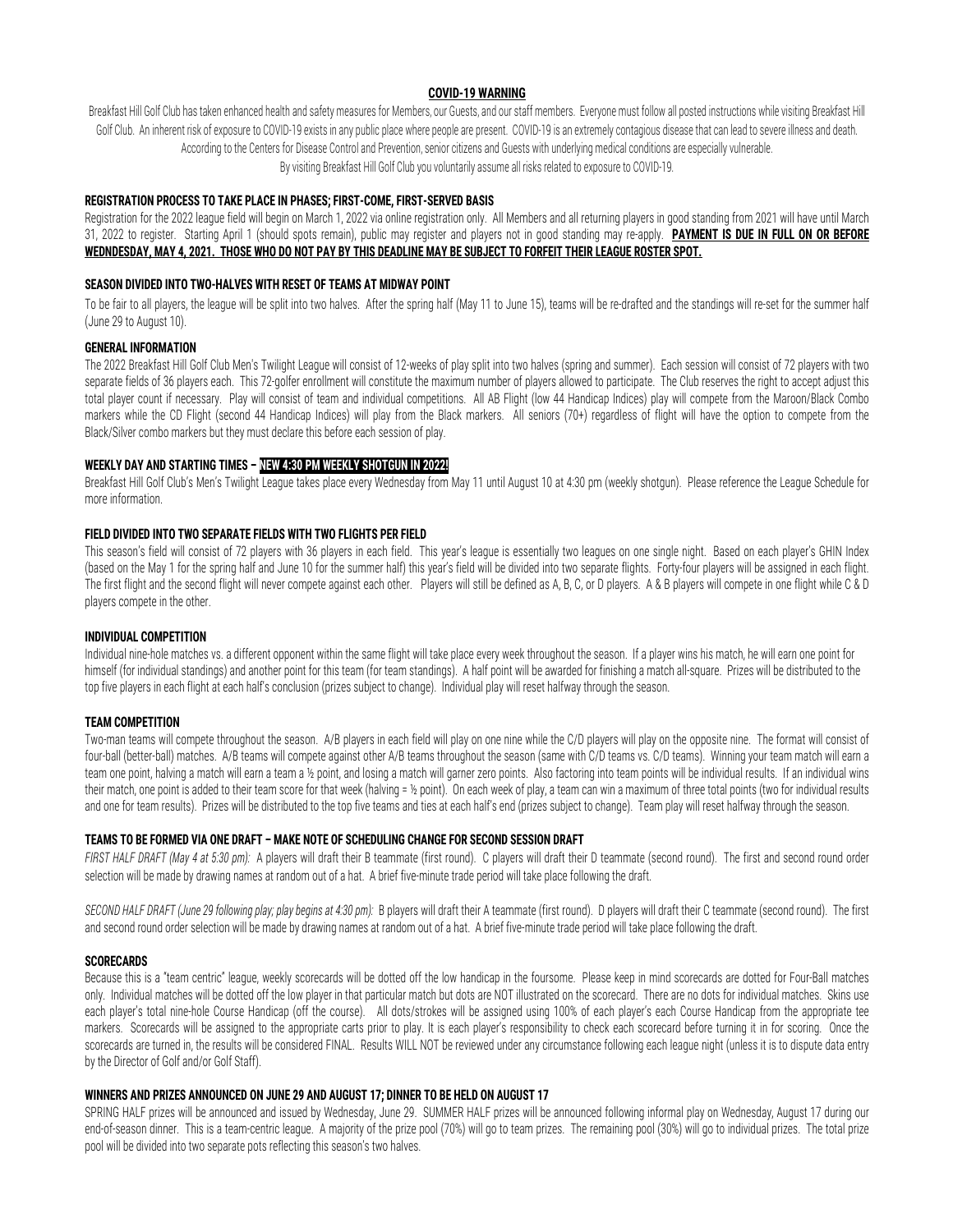#### **SPECIAL WEEKLY CONTESTS**

Men's League will offer weekly Closest to the Pin contests. One contest will be placed on the front nine; another will be placed on the back nine. A \$20 Golf Shop credit will be awarded to each winner on a weekly basis. There is no additional weekly fee to enter these special contests. Closest to the Pin contests are included in your league fee.

#### **GOLF SHOP CREDIT EXPIRES ON FINAL DAY OF GOLF SHOP OPERATION FOR THE SEASON**

All prize credit must be redeemed by the close of business on the Golf Shop's final day of operation for the season. Credit may be redeemed on merchandise, greens fees (memberships and passes excluded), range fees (passes excluded), and cart fees (passes excluded) only. If ordering merchandise, there are no returns or refunds on these products. Please make sure you are ordering the proper specifications. No physical prize credit cards will be issued this year. All Golf Shop credit will be kept in the club's point-ofsale system. THERE ARE NO EXCEPTIONS TO THIS EXPIRATION DATE.

#### **OPTIONAL SKINS GAME OFFERED EVERY WEEK**

An optional skins game will be offered during each week of the league season for an entry fee of \$10. This fee includes entry into both gross and net skins contests. Cash prize will be awarded to those competitors who record the lowest gross and net score(s) on a given hole during their particular nine-hole round. Skins winners will be announced following play on every league night. If a skin is not won during a specific night the total pot will carry over to the following week. Unclaimed skins money will be forfeited on September 15, 2022.

#### **NO REFUNDS GRANTED**

Once the league season commences (draft night on May 4), no league refunds will be granted regardless of reasoning. Medical refund requests are subject to review.

#### **TEE MARKERS**

All AB players will compete from the Maroon/Black tee markers (default). All CD players will play from the Black markers (default). No matter the flight, players with ages 70+ will have the option to play from the Black/Silver Combo markers. This declaration must be made prior to the first week of play of each half.

#### **WEEKLY PAIRINGS**

Weekly pairing groups will be posted online at BreakfastHill.com under "League News" by 12:00 pm on the Tuesday prior to play (although usually sooner) and outside the Golf Shop on league nights.

#### **RANGE BALLS**

Range balls are included in your Men's League fees. Range balls will be placed on the tee surface no earlier than 3:00 pm on the evening of league. Requests for balls prior to this time are subject to paying the full range ball price. Please respect physical distancing guidelines and allow everyone a chance to warm-up.

#### **SUBSTITUTES ALLOWED IN 2022; NO MAKE-UPS FOR MISSED WEEKS, THOUGH**

Breakfast Hill Golf Club does not allow participants to make-up any personally missed league rounds. Substitutes will be allowed in 2022 but it is the responsibility of the player to find his substitute. It will be the player's responsibility to find a substitute. The Handicap of the player substituting must be within four strokes of the absent player. Medical leave requires the injured player to miss a minimum of three weeks. In team competition, the teammate who is present will be forced to compete by himself against the opposing team UNLESS you can find a substitute on a given week. Substitutes will be allowed for all play and they must have GHIN handicap. All substitute's points will be applied to the absent player's standings. The only prize a substitute can win are cash skins and/or Closest to the Pin prizes. Substitutes are not eligible for season-long prizes.

#### **CANCELLATION IN THE EVENT OF INCLEMENT WEATHER**

In the event of inclement weather, weekly play will be canceled and not rescheduled. Money from these canceled weeks will be re-allocated into the prize pool. Regardless of weather and possible cancelations, all official play will conclude on Wednesday, August 17. The end-of-season awards dinner will take place on Wednesday, August 17, 2022.

#### **WEEKLY STANDINGS, RELEASES AND UPDATES AVAILABLE ONLINE AT BREAKFASTHILL.COM**

All information regarding Men's League can be found throughout the season on the club's official website BreakfastHill.com. Once logging onto the home page click on "The Course" located at the top menu. From there go to the section called "League News". Weekly pairings and starting hole assignments will be posted on the Tuesday prior to play. Updated individual and team standings will be posted as soon as possible following play on Wednesday night.

#### **CLUB THROWING AND OTHER UNSPORTSMANLIKE BEHAVIOR**

The throwing of any club or any other unsportsmanlike behavior will not be tolerated during the league season. This behavior is not only dangerous to yourself and those around you, but it also takes away from the enjoyment others may be experiencing during their round. Violent and/or unsportsmanlike outbursts will be reviewed on a case-by-case basis by the Director of Golf. If warnings (two or more) are deemed to be excessive, the violating player will be invited not to return to league competition for the remainder of the season without refund.

#### **HANDICAPPING INTEGRITY RELIES ON PROPERLY POSTING SCORES**

It is each player's responsibility to post their weekly league scores. The integrity of our field relies on this happening. League will continue to update handicaps for scoring purposes every two weeks - on the first and 15<sup>th</sup> of each month. Players who do not post scores may have to meet with the Handicap Committee.

#### **ABSENCES – THE "THREE STRIKE" RULE**

Each player will be allowed to miss a maximum of three league weeks with no penalty. If a player violates this rule, the teammate will have three options: 1.) the teammate will have the option to replace the violating player (replacement must have a valid GHIN account); 2.) the teammate may allow the violating player to remain on the team; or 3.) the Director of Golf may invite the offending player to withdraw from competition without refund. Players who violate the "three strike" rule may not be allowed to participate in league during the following season. To gain access to league in 2023, the offending player must re-apply with the Director of Golf although this is not guarantee he will be allowed to return. Breakfast Hill Golf Club will strictly enforce this rule on behalf of the effected team(s). All contact information for club officials is located on PAGE 1 of this document.

All rules, regulations, and formats are subject to change prior to the start of the league season. By registering for league, all players agree to all aforementioned rules and regulations. UPDATE #3 JANUARY 17, 2022